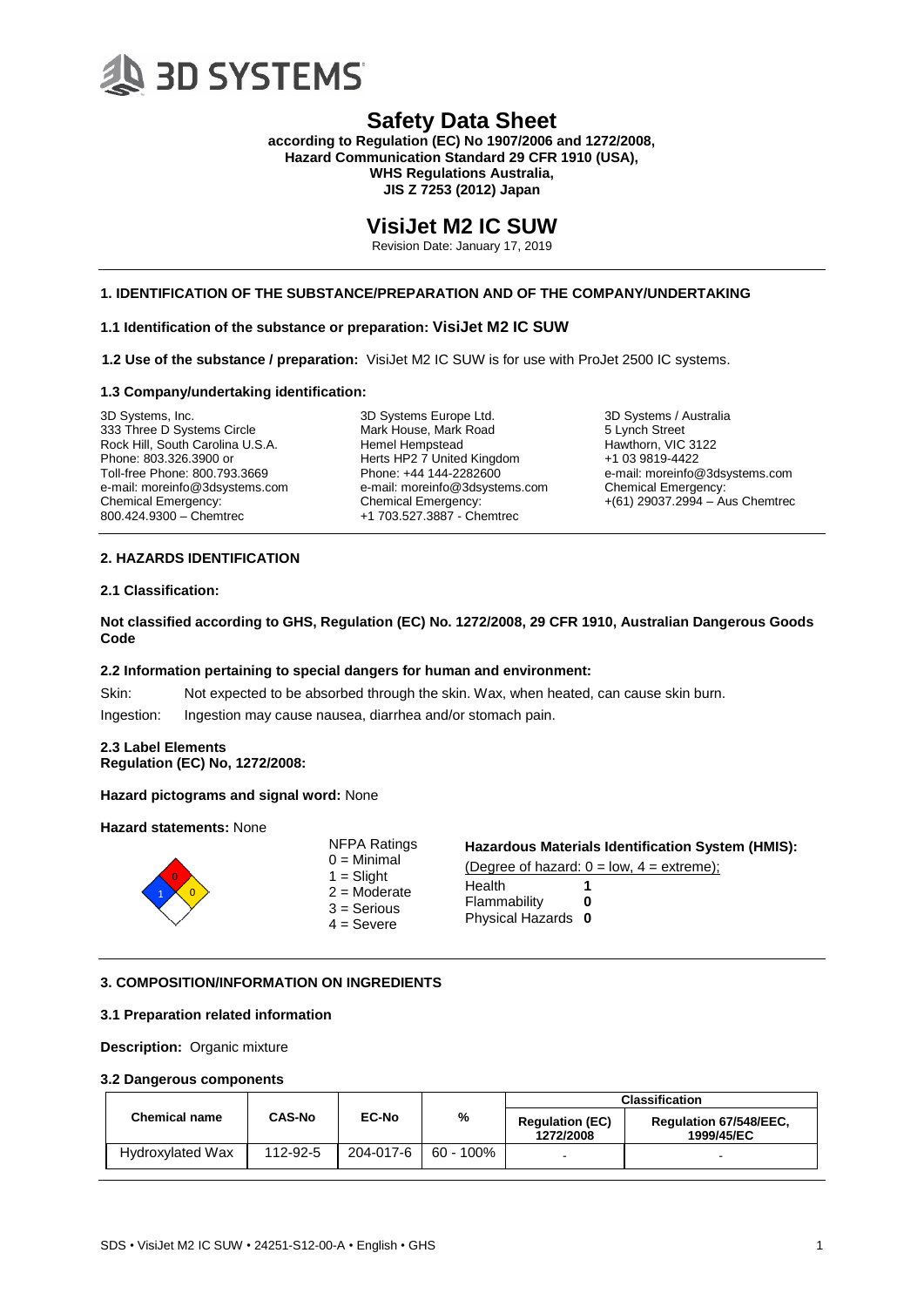

**according to Regulation (EC) No 1907/2006 and 1272/2008, Hazard Communication Standard 29 CFR 1910 (USA), WHS Regulations Australia, JIS Z 7253 (2012) Japan**

# **VisiJet M2 IC SUW**

Revision Date: January 17, 2019

# **4. FIRST AID MEASURES**

**4.1 General information:**

**4.2 In case of inhalation:** Move affected person to fresh air. If respiratory irritation occurs, if breathing becomes difficult seek medical attention immediately.

**4.3 In case of skin contact:** If molten material gets on skin, cool rapidly with cold water. Do not attempt to peel material from skin. Use mineral oil to loosen the material. Seek medical attention for burns.

**4.4 In case of eye contact:** Immediately flush eyes with plenty of water for at least 15 minutes. Get medical attention if symptoms persist.

**4.5 In case of ingestion**: Ingestion is unlikely. If ingested, drink plenty of water and seek immediate medical attention. Do not induce vomiting.

### **5. FIRE-FIGHTING MEASURES**

**5.1 Suitable extinguishing media:** Water mist, dry chemical, carbon dioxide, or appropriate foam.

**5.2 Extinguishing media which must not be used for safety reasons: -**

**5.3 Special exposure hazards arising from the substance or preparation itself, combustion products, resulting gases:** Thermal decomposition products can include CO2, CO and smoke.

**5.4 Special protective equipment for fire-fighters:** Use self-contained breathing apparatus. Use water spray to keep fire-exposed containers cool. Dust is not expected to be generated in the event of a fire.

# **6. ACCIDENTAL RELEASE MEASURES**

**6.1 Personal precautions:** Keep unnecessary personnel away. Wear appropriate protective equipment and clothing, including a ground strap, during clean up

**6.2 Environmental precautions:** Stop the flow of material, if this is without risk. Ventilate contaminated area. Eliminate sources of ignition. Avoid the generation of dusts during clean up.

**6.3 Methods for cleaning up**:. If material is molten, allow it to freeze before clean up. Scrape the material loose from the floor if necessary and vacuum or sweep the solid material into a closed container. Use internally and externally explosion-proof vacuum equipment with appropriate electrical classification per National Electrical Code, Article 502 or use non-sparking tools. Avoid the generation of dusts during clean up. Place material in an appropriate container for disposal.

# **7. HANDLING AND STORAGE**

**7.1 Handling:** No special measures necessary in normal use of product.

**7.2 Storage:** Keep this material in a cool (<35 °C (95 °F)), dry, well-ventilated place.

# **8. EXPOSURE CONTROLS / PERSONAL PROTECTION**

### **8.1 Exposure limit values:**

General product information: No occupational exposure limits (PEL/TWA) have been established for this product.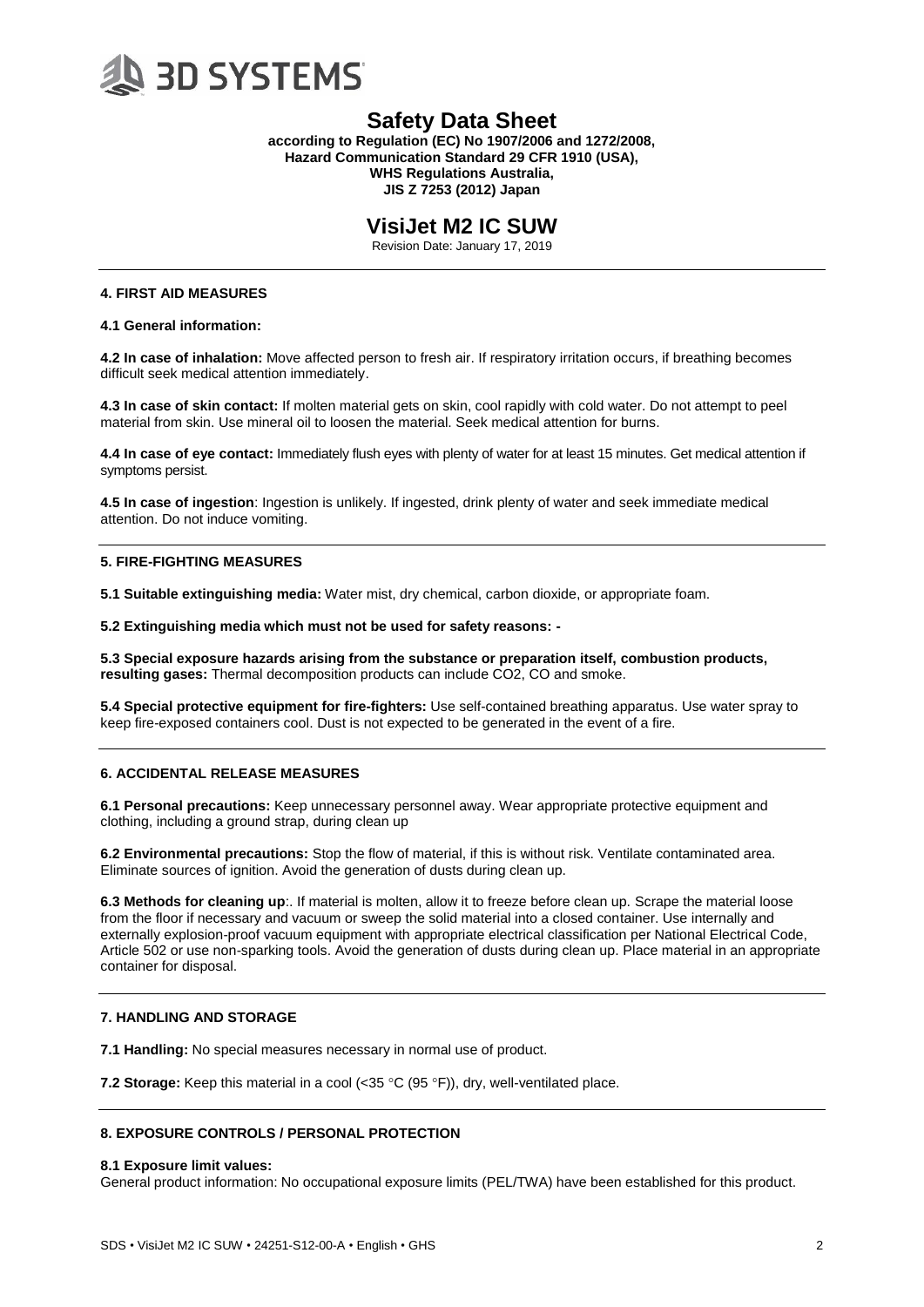

**according to Regulation (EC) No 1907/2006 and 1272/2008, Hazard Communication Standard 29 CFR 1910 (USA), WHS Regulations Australia,**

**JIS Z 7253 (2012) Japan**

# **VisiJet M2 IC SUW**

Revision Date: January 17, 2019

#### **8.2 Exposure controls**

If user operations generate dust, fume or mist, use ventilation to keep exposure to airborne contaminants below the exposure limit.

#### **Personal protection equipment:**

**Respiratory protection:** If ventilation cannot effectively keep vapor concentrations below established limits, appropriate certified respiratory protection must be provided (e.g. 3M 6000 with organic vapor cartridge A2 or half mask 3M 4251).

**Hand protection:** Use impervious nitrile gloves. **Eye protection:** Wear chemical goggles **Body protection:** Use apron.

# **9. PHYSICAL AND CHEMICAL PROPERTIES**

### **9.1 Appearance:**

**Physical state:** Solid **Colour**: White **Odour:** Mild

#### **9.2 Important health, safety and environmental information**

**Safety relevant basic data**

| pH (20 °C):<br>Melting point/range (°C):<br>Boiling point/range (°C):<br>Flash point (°C):<br>Ignition temperature (°C):<br>Vapour pressure (°C):<br>Density (g/cm3):<br>Bulk density (kg/m3):<br>Water solubility (20°C in g/l):<br><b>Partition coefficient:</b><br>n-Octanol/Water (log Po/w):<br>Viscosity, dynamic (mPa s): | ΝA<br>$55-65$ °C<br>ΝA<br>$185^{\circ}$ C<br>ΝA<br>ΝA<br>$0.85 - 0.91$<br>ΝA<br>insoluble<br>NA<br>ΝA<br>13 $(80^{\circ}C)$<br>ΝA |
|----------------------------------------------------------------------------------------------------------------------------------------------------------------------------------------------------------------------------------------------------------------------------------------------------------------------------------|-----------------------------------------------------------------------------------------------------------------------------------|
| Dust explosion hazard:<br><b>Explosion limits:</b>                                                                                                                                                                                                                                                                               | ΝA                                                                                                                                |
|                                                                                                                                                                                                                                                                                                                                  |                                                                                                                                   |

### **10. STABILITY AND REACTIVITY**

**10.1 Conditions to avoid: -**

**10.2 Materials to avoid:** Avoid strong oxidizing agents.

**10.3 Hazardous decomposition products:** Carbon dioxide, carbon monoxide and other toxic fumes can be released at high temperatures or upon burning.

### **11. TOXICOLOGICAL INFORMATION**

#### **11.1 Toxicokinetics, metabolism and distribution:** NA

### **11.2 Acute effects (toxicity tests)**

| Component               | Oral<br>$\mathsf{\_}$ D <sub>50</sub> $\mathsf{\_}$ | LD <sub>50</sub> Dermal |
|-------------------------|-----------------------------------------------------|-------------------------|
| <b>Hydroxylated Wax</b> | 20`000<br>rats)<br>ma/ka                            | <b>NA</b>               |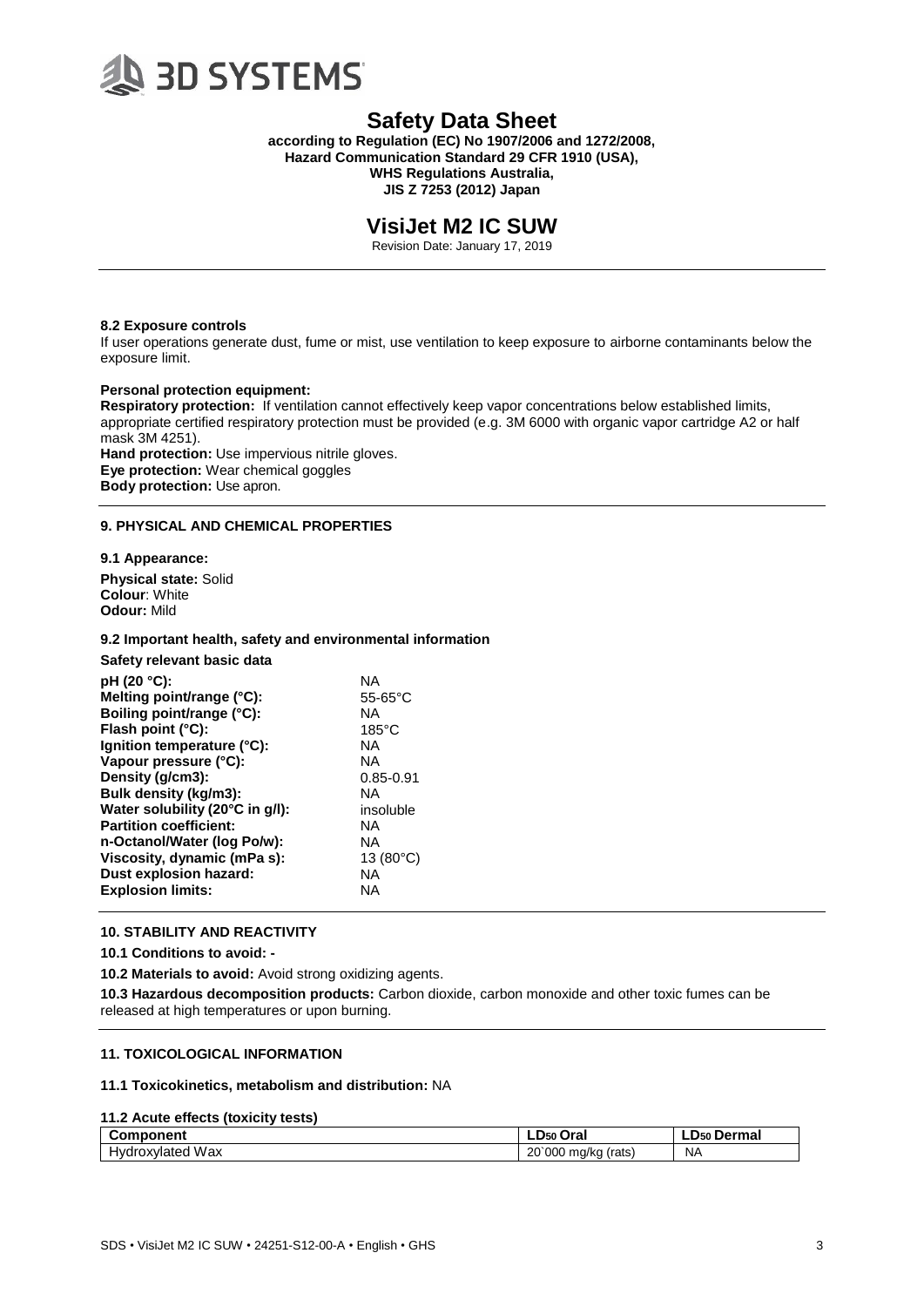

**according to Regulation (EC) No 1907/2006 and 1272/2008, Hazard Communication Standard 29 CFR 1910 (USA), WHS Regulations Australia, JIS Z 7253 (2012) Japan**

# **VisiJet M2 IC SUW**

Revision Date: January 17, 2019

**Irritant and corrosive effects:** NA **Irritation to respiratory tract:** NA **Sensitisation:** NA

# **11.3 Experiences made in practice**

Observations relevant to classification: - Other observations:-

#### **11.4 General remarks:**

Carcinogenicity: None of this product's components are listed by ACGIH, IARC, OSHA, NIOSH, or NTP

### **12. Ecological information**

**12.1 Ecotoxicity:** The aquatic toxicity of the product is unknown; however based on the components, it is predicted that the product is not harmful to the aquatic environment.

#### Component Analysis - Ecotoxicity - Aquatic Toxicity:

| Component               | Data                                                   |
|-------------------------|--------------------------------------------------------|
| <b>Hydroxylated Wax</b> | LC50 (48h) - 1700 mg/l (daphnia)                       |
|                         | EC50 (96h) – 235 mg/l (Scenedesmus subspicatus (algae) |

**12.2 Mobility:** No information available for product.

**12.3 Persistence and degradability:** No information available for product.

**12.4 Results of PBT assessment:** No information available for product

**12.5 Other adverse effects:** No information available for product

**12.6 Further ecological information:** The ecological assessment of this material is based on an evaluation of its components. This product is classified as not dangerous to the environment.

### **13. DISPOSAL CONSIDERATIONS**

**13.1 Appropriate disposal / Product:** Avoid disposal. Attempt to utilize preparation completely. Prior to disposal of unused preparation, consult an approved waste disposal operative to ensure regulatory compliance.

**13.2 Waste codes / waste designations according to EWC / AVV:**

**13.3 Appropriate packaging:**

### **13.4 Additional information:**

# **14. TRANSPORT INFORMATION**

**14.1 Land transport (ADR/RID/GGVSE):** Not Regulated Official transport designation: Class: Classification Code: UN-No.: Packing group: Hazard label: Tunnel restriction code: Special provisions: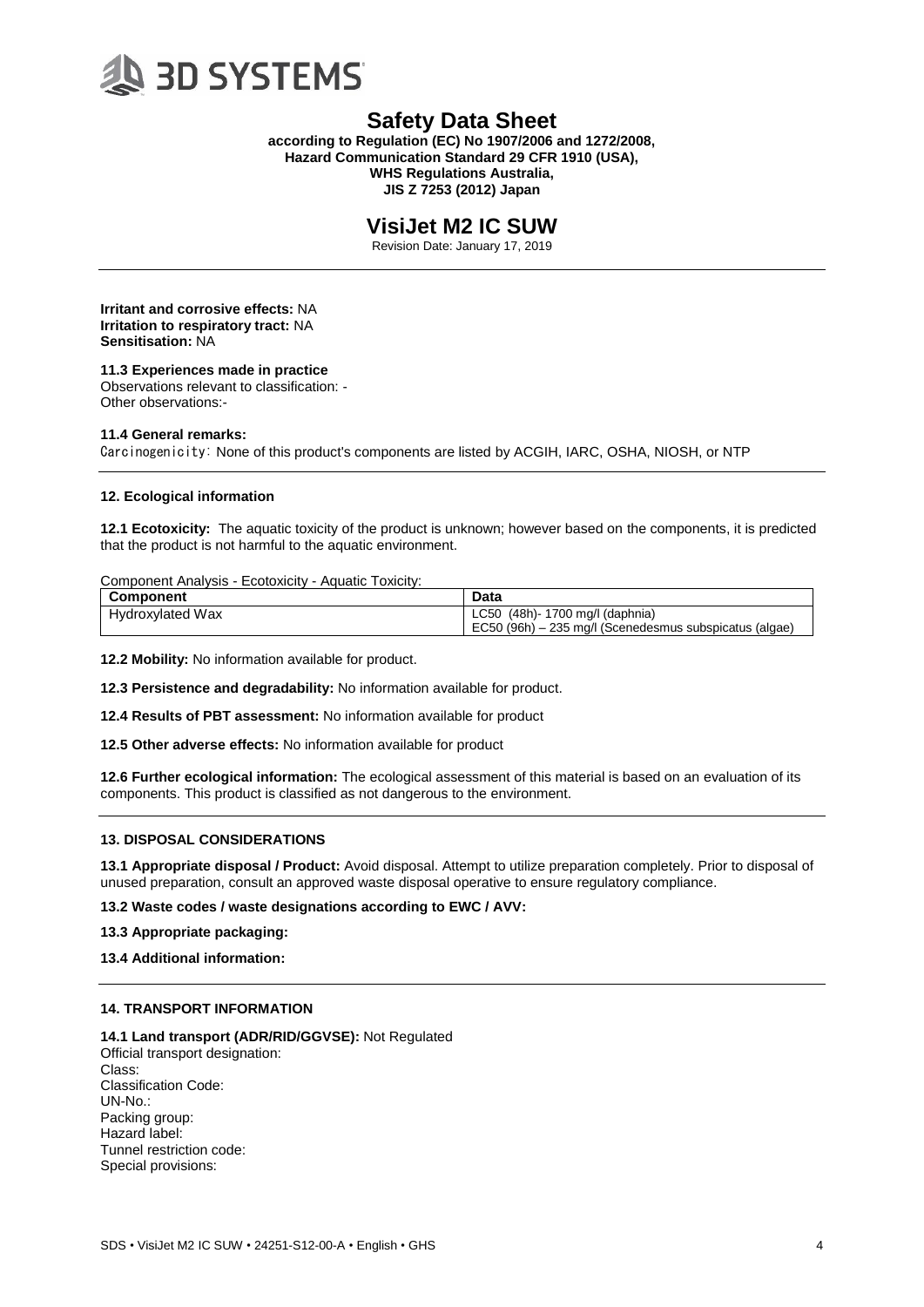

**according to Regulation (EC) No 1907/2006 and 1272/2008, Hazard Communication Standard 29 CFR 1910 (USA), WHS Regulations Australia, JIS Z 7253 (2012) Japan**

# **VisiJet M2 IC SUW**

Revision Date: January 17, 2019

**14.2 Sea transport (IMDG-Code/GGVSee):** Not Regulated Proper Shipping Name: Class: UN-No.: Packing group: EmS: Marine Pollutant: Special provisions:

**14.3 Air transport (ICAO-IATA/DGR):** Not Regulated Proper Shipping Name:

Class: UN-No.: Packing group: Special provisions:

# **15. REGULATORY INFORMATION**

#### **15.1 EU regulations**

EINEC/ELINCS/NLP: All materials are listed REACH Annex XVII: None listed

# **15.2 US FEDERAL**

TSCA: All materials are listed on the TSCA Inventory and are not subject to TSCA requirements SARA 302 EHS List (40 CFR 355 Appendix A): None listed SARA 313 (40 CFR 372.65): None listed CERCLA (40 CFR 302.4): None listed

### **15.3 Australian regulations**

SUSDP, Industrial Chemicals Act 1989: Australian Inventory of Chemical Substances, AICS: Listed

#### **15.4 Japanese regulations**

| Chemical Risk Information platform (CHRIP):  | Listed                                                                                                        |
|----------------------------------------------|---------------------------------------------------------------------------------------------------------------|
| Industrial Health and Safety Law             | not applicable                                                                                                |
| Hazardous material                           | not applicable                                                                                                |
| Organic solvent poison prevention rule       | not applicable                                                                                                |
| Ordinance on prevention of hazard due to     |                                                                                                               |
| specified chemical substances                | not applicable                                                                                                |
| Lead Poisoning Prevention Rule               | not applicable                                                                                                |
| Poison and Deleterious Substance Control law | not applicable                                                                                                |
| <b>PRTR and Promotion of Chemical</b>        |                                                                                                               |
| Management law (PRTR Law)                    | no listed components                                                                                          |
| <b>Fire Services Act</b>                     | not applicable                                                                                                |
| <b>Explosives Law</b>                        | not applicable                                                                                                |
| High pressure gas safety law                 | not applicable                                                                                                |
| <b>Export Trade Control Order</b>            | not applicable                                                                                                |
| Waste Disposal and Public Cleaning Law       | applicable. Before disposal, consult an approved waste<br>disposal operative to ensure regulatory compliance. |